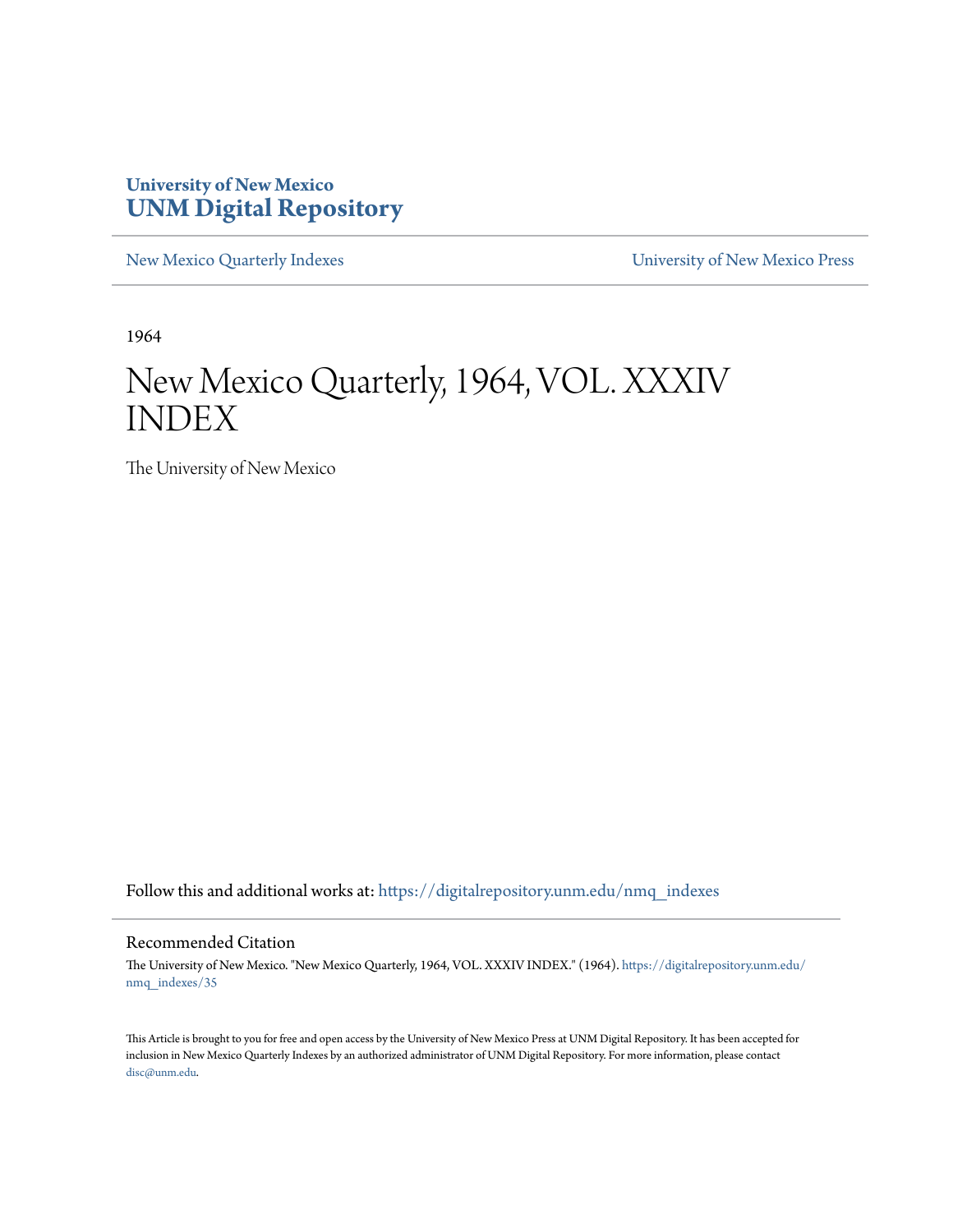CURRENT PERIODICAL SERIES

## PUBLICATION NO.: 216

# NEW MEXICO QUARTERLY

# VOLUME:

TITLE:

# 34

# ISSUES.

# DATE:

Spring 1964- winter 1964/65

Notice: This periodical may be copyrighted, in which case the contents remain the property of the copyright owner. The microfilm edition is reproduced by agreement with the publisher. Extensive duplication or resale without permission is prohibited.

University Microfilms, Inc., Ann Arbor, Mich.

# $1 - 4$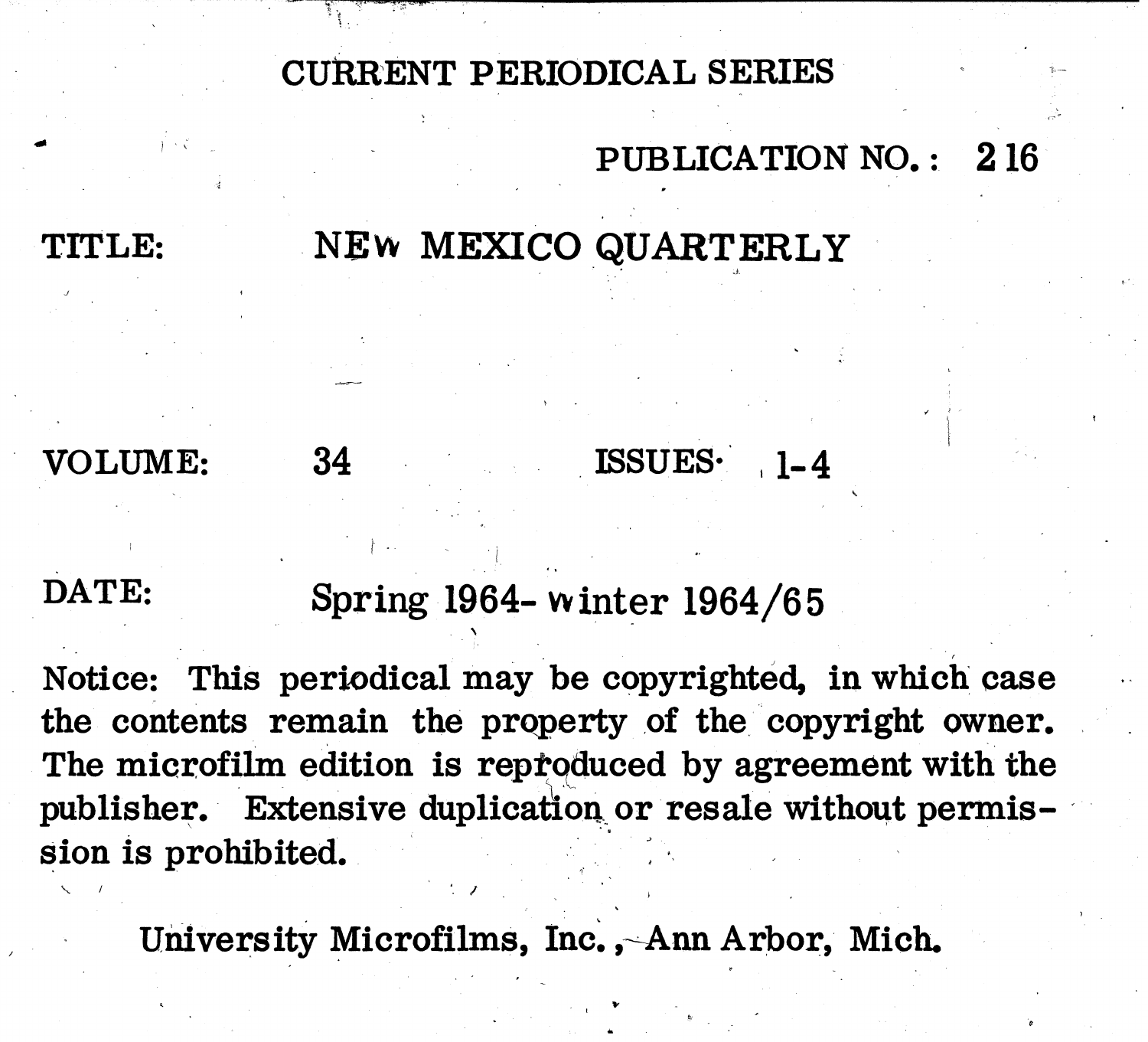

∃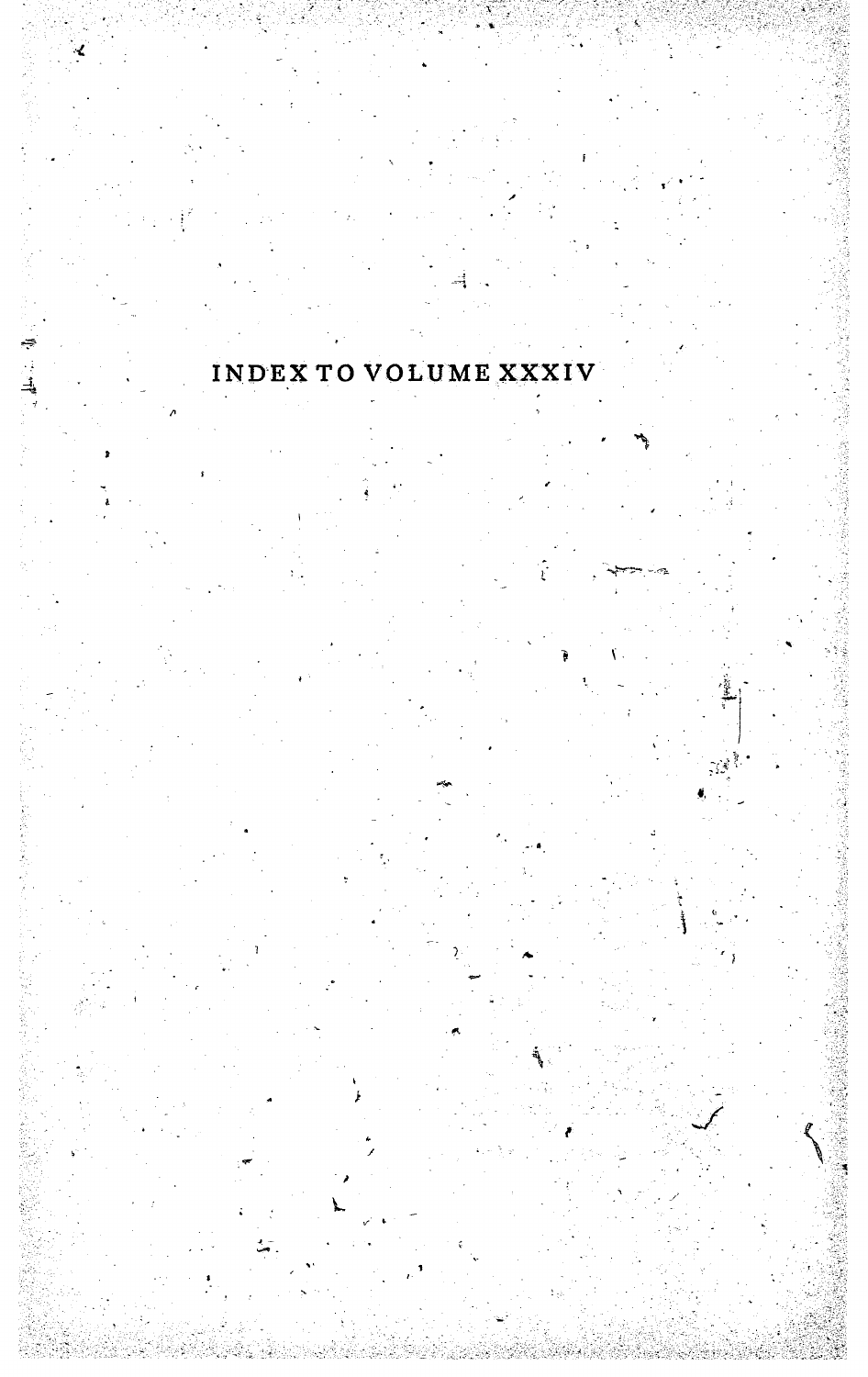Angell, Richard C. Eastlake: At Home and Abroad, 204

- Ford, Edsel. Glenn Ward Dresbach: The New Mexico Years, 1915-1920, 78
- Greene, Donald. The Sin of Pride: A Sketch for Literary Exploration, 8
- Honig, Edwin. Reality and Realism in Cervantes and Lorca, 31
- Lieuwen, Edwin. Men on Horseback: Latin American Military Elites, 340
- Meaders, Margaret Inman. Pecos Dedication,  $386$
- Napier, Arch. A Pika on the Grass, Alas, 220
- Powell, Lawrence Clark. A Place of Intense Radiation, 429
- Reamer, Owen J. Garland and the Indians, 257
- Rosen, Roy. As I See It, 365
- Trowbridge, Hoyt. The Uses of Literature, 5
- Wylder, D. E. The Novels of William Eastlake, 188
	- FICTION
- Arkin, Frieda. Morning's Time Enough, 67
- Ballard, James. A Departure, 142; Overnight Stop, 160
- Barnes, Gregory A. Warm Beds, Toddies and All the Rest of It, 203
- Bode, Elroy. El Paso Sketches, 315
- Condie, LeRoy. My Name Is Hope Martine, 179
- Ford, Edsel. Uncle G., 133
- Grabowski, Simon. The Field Glasses, 234
- Mosallem, Norman. Yellow Kites, 395
- Muro, Amado. Cecilia Rosas, 353
- Petesch, Natalie. The Exile, 433
- Platnick, Kenneth B. A Dream Is a Dream Is, 406
- Rottenberg, Annette T. Hornstein, 307
- Abbe, George. In an Effort To Retrieve, 282
- Allen, John Houghton. Translations, 139-41; Two Riding Songs, 172
- Bartlett, Elizabeth. On a Rock of Atlantis. 62.
- Burlingame, Robert. Desert Ironwood, 173
- Calderón de la Barca, Pedro. Estas que fueron pompe y alegría, tr. John Houghton Allen,  $140$  $\mathcal{L}_{\mathcal{L}}$
- Cam, Anthony. The Wooden Indian on the Western Plains, 171.
- Carlson, Burton L. The Day and a Day
- Between, 420<br>Childress, William. Recollections, 412; First Frost, 413; The Flight, 413
- Cooperman, Stanley. Anniversary: October in Esfahan, 62; Aprés, 421
- Darr, Ann. In Retrospect, 281
- de Cetina, Guiterre. Ojos claros, serenos, tr. John Houghton Allen, 141
- DeMoss, Gail Woltman. Prelude to Song, 424
- DeVito, Ethel Barnett, Song, 174
- Dickey, Franklin M. Mutability Canto,
- 58; Sistraque: Hopi, Zufii, and Zia, 59 du Bellay, Joachim. Je hay du Florentin
- l'usuriere avarice, tr. Tohn Houghton Allen, 139
- Field, Rosamond. Local Bird, 288
- Gattl, Arthur G. Four Haiku, 421
- Gilbert, Milena. I, Louisa, 418
- Gonzales, Paul Allen. Navajo, 283
- Gronowicz, Antoni. Winter Dawn, 417
- Hall, Frances. Office Illness, 287; Invitations, 414
- Hanson, Howard G. No Retreat, 423
- Hearst, James. Wilderness Token, 63
- Henig, Suzanne. Ghost Houses, 174

Jeffries, Jean. The Last God, 60

- Kroll, Ernest. Lines for a Bantam, 187; Cog Railroad, 289
- Legler, Philip. Proclamation, 176
- Lembke, Janet N. For Heinrich, Sleeping, 62
- LeWinter, Oswald. Cat's Music, 422 Lloyd, Cecil Robert. Quest and Encounter,

 $285$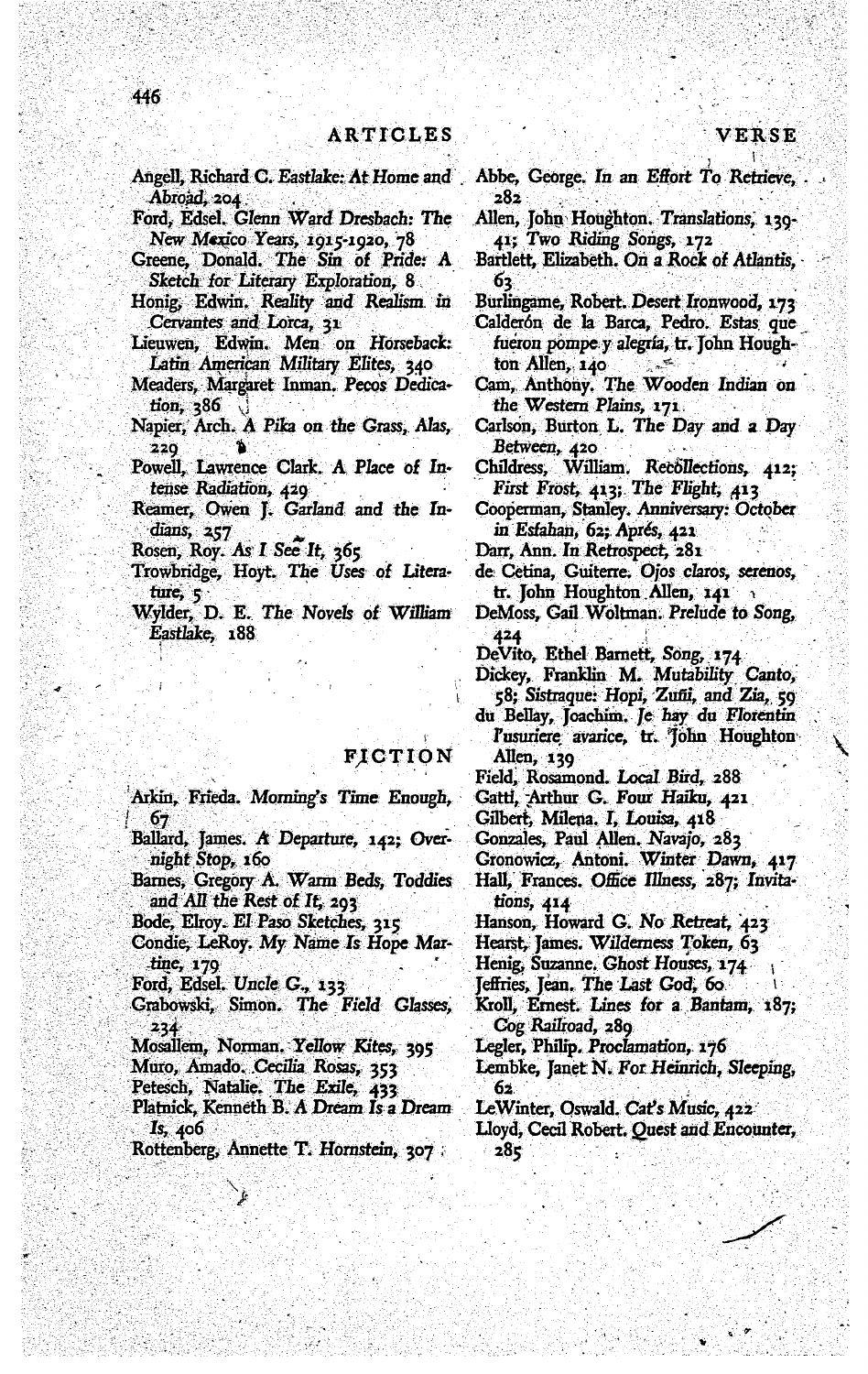### NEW MEXICO QUARTERLY XXIV 4

- Machado, Antonio. Portrait, November 1913, To a Dry Elm, Embers, Guitar of the Roadside Inn, tr. Charles Tomlinson, 252
- Matthews, Jack. The Shape of Walking,  $61$
- Meech, Stanford B. Martha, 425
- Morris, Herbert. A Hand, 403
- Neumeyer, Peter F. Moment, 60; At the Ocean, 61
- O Broin, Pádraig. Westron Wind, 415
- Perry, Ronald. The Pipe Smokers, 49
- Petry, Thomas. Snow Filled, 171
- Phillips, Robert. Juvenescence, 424
- Polite, Frank, Poem, 282
- Rubin, Larry, In the Park, 415
- Scarron, Paul. Epitaphe, tr. John Houghton Allen, 141
- Schluneger, Frances E. But He Knew Me, 175
- Schwenk, Norman. Memo to Philip Larkin, 392
- Shuford, Gene. Sonata for the Time after Sunday, 185
- Sternlicht, Sanford, Conversation with Vesuvius, 419
- Stoll, Louise. Episode, 57
- Stuart, Jesse. Our Winter, 173
- Summers, Hollis. Lilies, 290
- Tomlinson, Charles. Translations from Antonio Machado, 252-56
- Turco, Lewis. To a Woman Shoveling Snow,  $416$
- Wade, John Stevens. Noon, 420

### **ILLUSTRATIONS**

- Angell, Richard C. Photograph of William Eastlake, facing 192
- Hooker, Van Dorn. Drawing, Back cover, Vol. XXXIV, No. 3
- Jonson, Raymond. Drawing, 129
- Mimbres pottery design. 1, 48, 128, 130, 225
- Rosen, Roy. Photographs, 337, 369-84,<br>365, 385; Back cover, Vol. XXXIV,  $No. 4$

### REVIEWERS

Anderson, Lee 323 Angell, Richard C., 101-04, 111, 116-19, 127-28, 327 Barber, Willard F., 332, 334 Casper, Leonard, 212, 330 Crowell, Norton B., 215 Dorn, Alfred, 112, 324 Dunn, Dorothy, 98 Graham, Hugh F., 124, 127 Jacobs, Willis D., 113, 327 McNitt, Frank, 100 Malin, Irving, 218 Porter, David T., 106 Rose, Marilyn Gaddis, 325 Schickel, Richard, 116 Tomlinson, Charles, 110 Wood, Clifford, 217 Wylder, D. E., 334

### **BOOK REVIEWS**

- Allen, T. D. Navahos Have Five Fingers,
- Atkinson, M. Jourdan. Indians of the Southwest, 101
- Barrett, William. What Is Existentialism? 128
- Beckett, Samuel. How It Is, 116
- Brée, Germaine. Gide, 325
- Brooks, Cleanth. William Faulkner: The Yoknapatawpha Country, 210
- Brown, D. Alexander. The Galvanized Yankees, 118
- Burnshaw, Stanley. Caged in an Animal's  $Mind, 322$
- Campa, Arthur L. Treasure of the Sangre de Cristos, Tales and Traditions of the Spanish Southwest, 103
- Capps, Benjamin. The Trail to Ogallala, 334
- Charhadi, Driss ben Hamed, A Life Full of Holes, recorded, tr. Paul Bowles, 327 Chester, Alfred. Behold Goliath, 217
- Chevalier, François. Land and Society in Colonial Mexico: The Great Hacienda, tr. Alvin Eustis, ed. Lesley Byrd Simp- $SOD, 104$

447